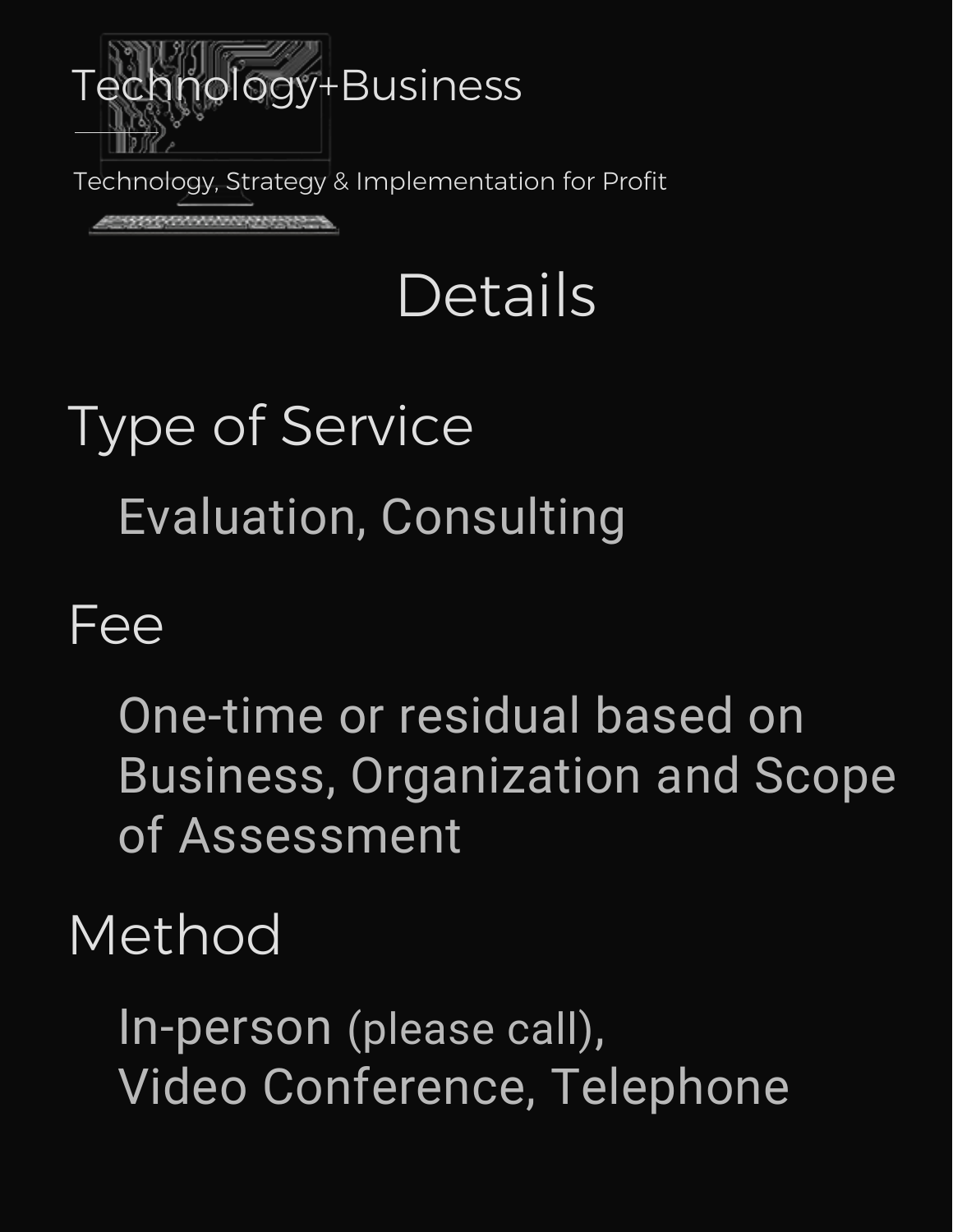#### **Summary**

Detailed hands-on Evaluation and Strategy for implementing new and upgrading existing Technology so that is measurably Profitable and builds Surplus Revenue

Features

- Customized to your needs
- Technology Implementation
- Upgrade Pro's and Con's
- TCO's (Total Cost of Ownership)
- Lease vs. Purchase
- Amortization for Future Expansion
- Software Rollout Techniques
- Development, Strategy, Planning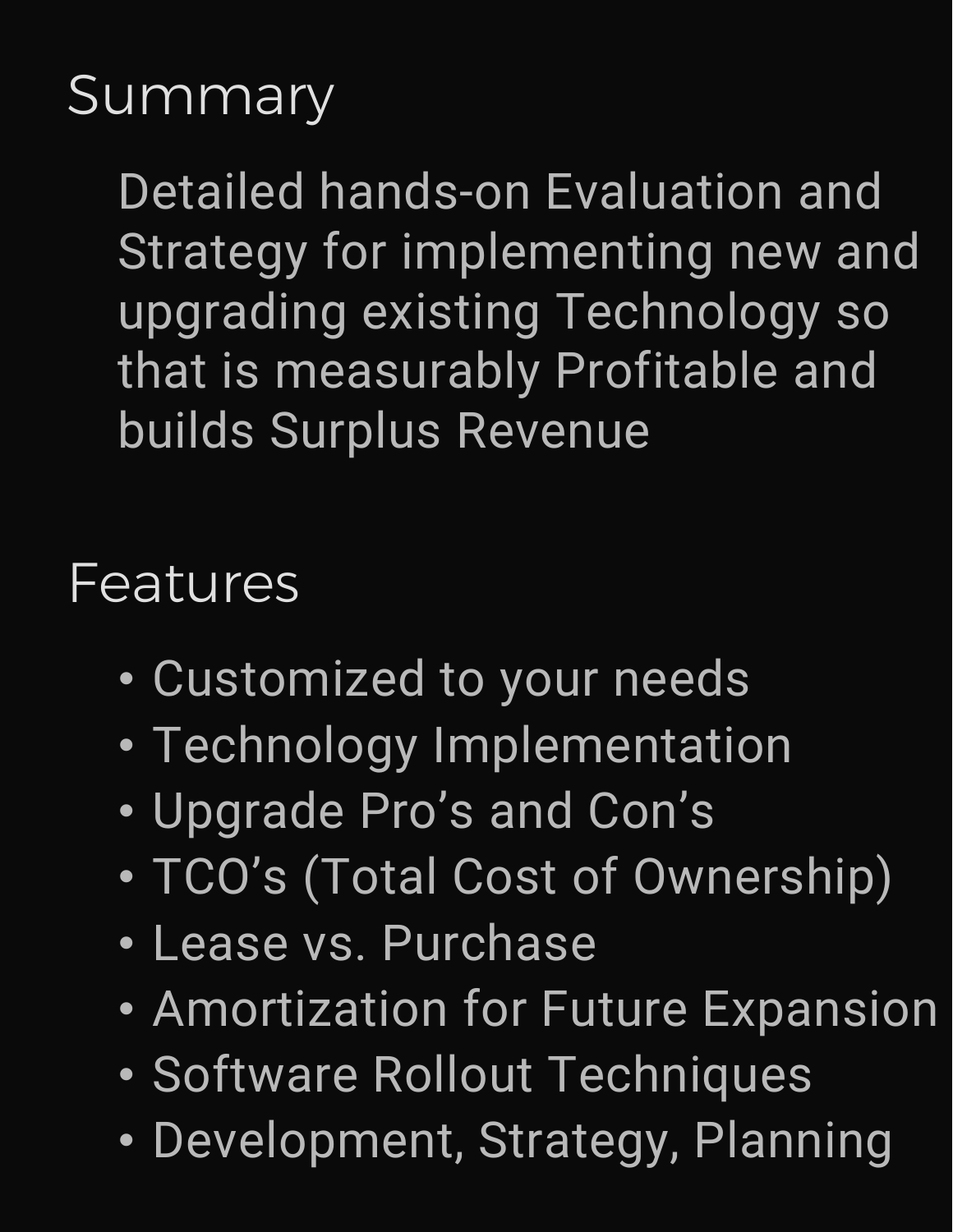### Goals and Expectations

Upgrade, replace and implement Technology from the perspective of Profit and Surplus Revenue

Requirements

Strict Confidentiality Agreement, Willingness to use Metrics and Analytics to make Decisions on if, how and when Technology will be upgraded, replaced and implemented